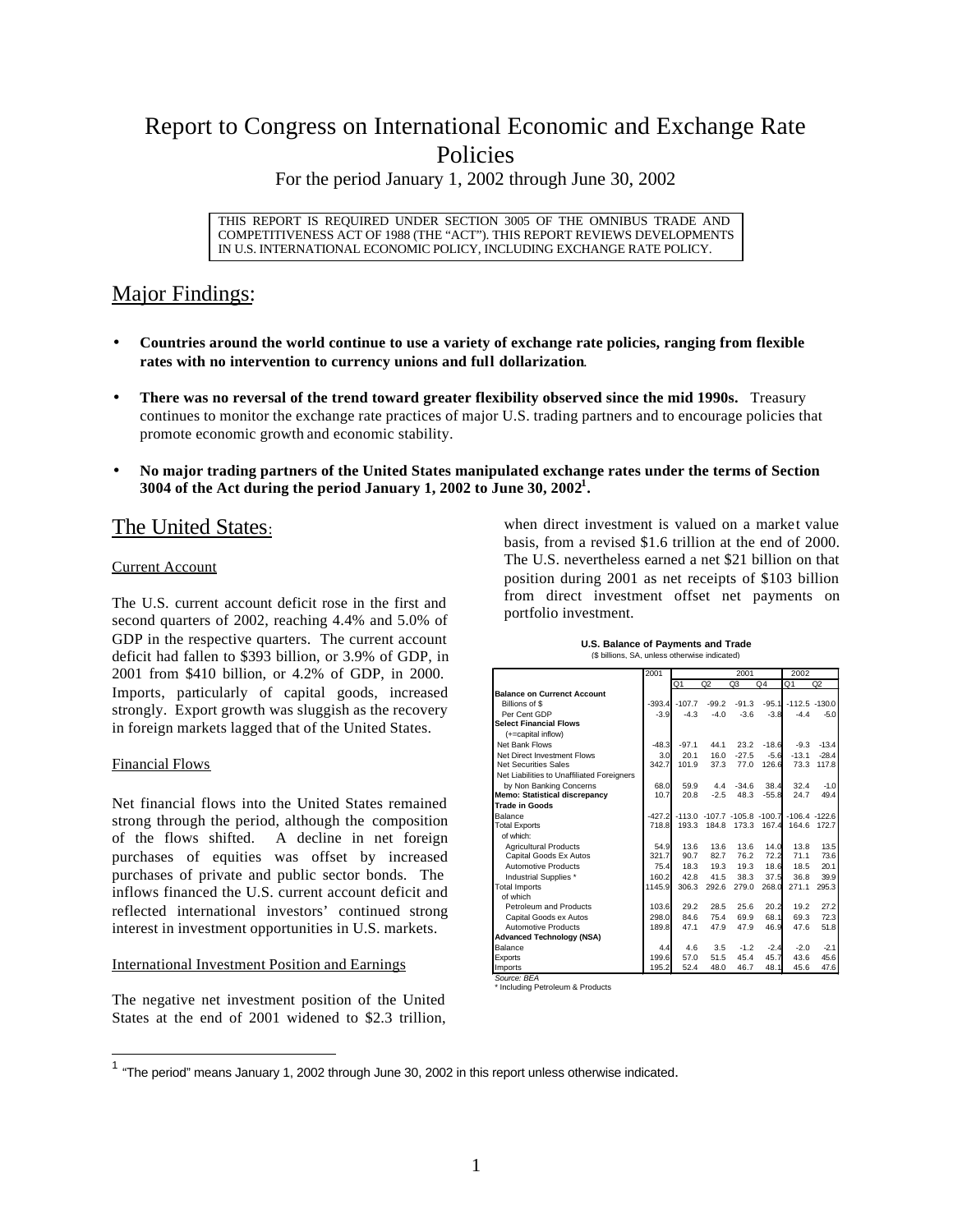#### **The Dollar in Foreign Exchange Markets**

The dollar depreciated modestly, on a trade-weighted basis, over the period. The Federal Reserve Board's broad nominal dollar index indicated that the dollar depreciated by 2.7%, on a trade-weighted basis, over the six-month period, with most of the decline occurring in May and June.



A closer examination reveals a dichotomy in the dollar's performance against the component currency groupings in the broad index: the world's major currencies<sup>2</sup> and the currencies of the other important trading partners<sup>3</sup> (OITP) of the United States. During the six-month period the dollar depreciated 7.4% against the Federal Reserve Board's trade-weighted index of the world's seven major currencies. But over the same period, the dollar actually rose 3.2% against the Federal Reserve Broad's OITP tradeweighted index of the currencies of the United States' 19 important emerging market trading partners.

The appreciation of the dollar against the OITP currencies was largely due to currency depreciation in Latin America over the first half of 2002. The 22.5% depreciation of the Brazilian real, which carries a 4% weight in the OITP index, and the 9.6% depreciation of the Mexican peso, which carries a 22.9% weight in the index, more than offset significant appreciation of the currencies of several of the United States' emerging Asia trading partners.

During the period, G-7 Finance Ministers and Central Bank Governors referred to exchange rates among the major currencies in two communiqués (February 9 and April 20, 2002) each time saying: "We will

 $\overline{a}$ 

continue to monitor exchange markets closely and cooperate as appropriate."

The United States did not intervene in foreign exchange markets during the period.

### Major Industrial Economies

### **Euro Zone Countries**

The Euro Zone current account surplus narrowed to 0.2% of GDP sa during the period from 0.4% of GDP in the second half of 2001. Dollar-denominated Euro Zone exports rose 3% in the period from the second half of 2001, while Euro Zone imports increased 0.2%. Increasing income and transfer payments offset the gain in the merchandise trade balance.

The euro appreciated 10.7% against the dollar, while the index of the euro's real effective exchange rate appreciated 4.6%, over the period.

#### **Japan**

The yen strengthened 10.3% against the dollar in the period, rising to 119.5 ¥/\$ at the end of June 2002 from 131.8 ¥/\$ at the end of December 2001. In real trade-weighted terms, the yen depreciated 1.8%. Japan's current account surplus rebounded in the period to \$59 billion (3.1%/GDP) from \$47 billion (2.3%/GDP) in the second half of 2001, reflecting an expanding merchandise trade and services surplus. The merchandise trade surplus reached \$46.7 billion reflecting export growth of 2.4% and a 4.7% decline in imports. The U.S. bilateral trade deficit with Japan in the period narrowed slightly to \$33.1 billion from \$34.6 billion in the second half of 2001.

During the first half of 2002, Japan intervened eight times in the foreign exchange market (between late May and late June), selling \$32.7 billion equivalent of yen. These interventions did not appear to have a lasting effect on the yen exchange rate, which continued to appreciate, from 124 ¥/\$ at the time of the first intervention to 119.5  $\frac{1}{2}$  at the end of the intervention period.

### **Canada**

In the period, the current account surplus fell to 1.8% of GDP from 2.8% of GDP in all of 2001. The current account balance has been below 2% for four consecutive quarters.

 $2$  Defined by the Federal Reserve Board as currencies used broadly outside their country of issue. The major currencies account for 54.6% of the weight in Federal Reserve Board's Broad Index.

<sup>&</sup>lt;sup>3</sup> The OITP are the important trading partners of the United States, whose currencies are not used broadly outside their country of issue. The OITP currencies account for 45.4% of the weight in the Fed's Broad Index.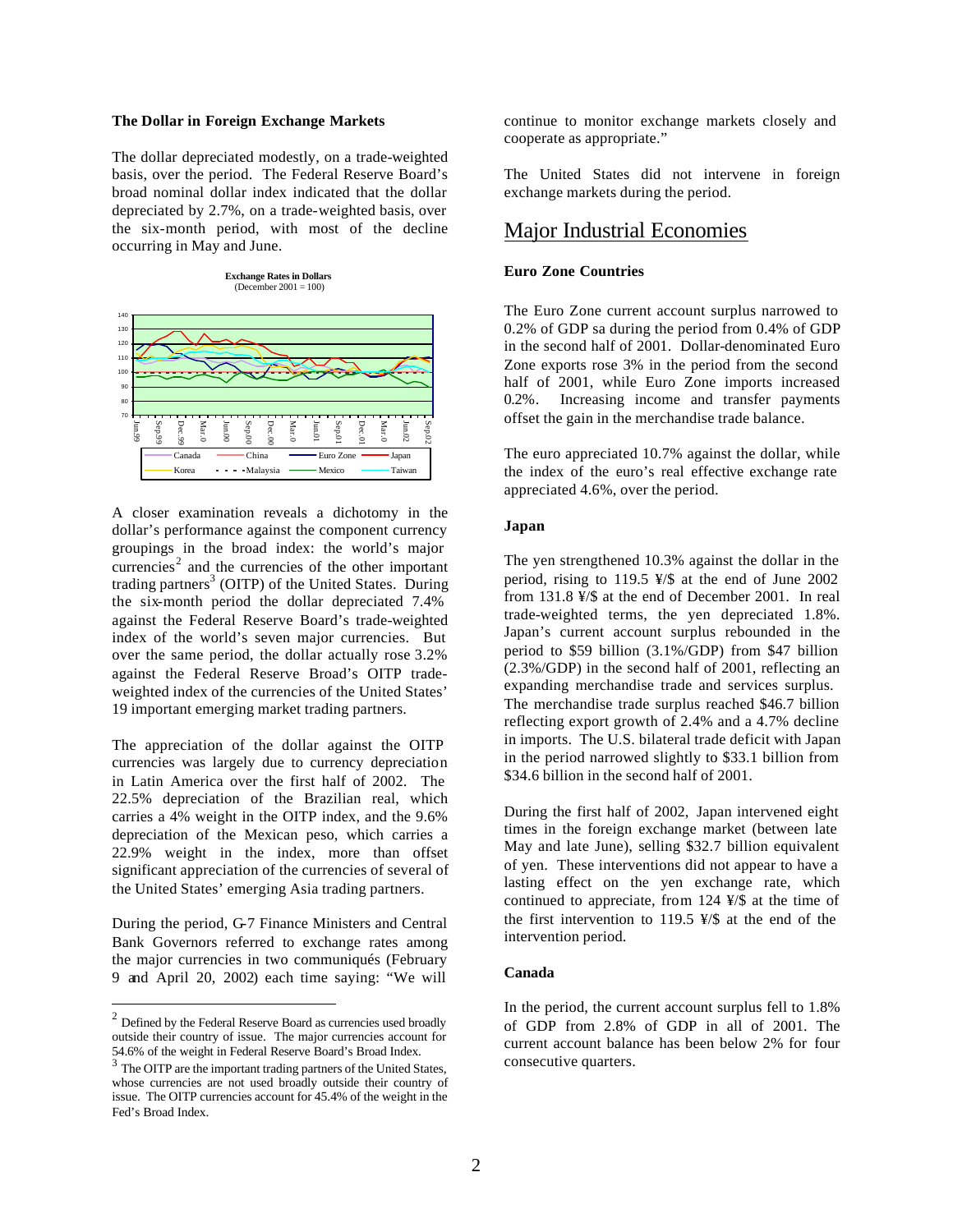The Canadian dollar rose 4.8% against the U.S. dollar during the period while the JP Morgan Broad Real Trade-Weighted Index of the Canadian dollar rose 2.7%. The Bank of Canada has identified movements in real non-energy commo dity prices as a significant factor in explaining movements in the U.S.\$/C\$ exchange rate, and a price index tracking these commodities rose 3.3% during the period. The Canadian dollar floats freely. A 1998 study by the Bank of Canada of its foreign exchange intervention concluded that its prior policy of regular intervention had very limited impact. Canada has not intervened in foreign exchange markets since 1998, except to make a small contribution to the brief G7 intervention in support of the euro in September 2000.

### Latin America

Access to international capital markets suffered from a decline in investor confidence: net bond issuance in the first half of the year was just \$10 billion, compared to \$33 billion in the same period in 2001. While the overall EMBI+ sovereign bond index started and ended the period at 799 bps over comparable U.S. Treasuries, it ranged from a mid-April low of 585 to a high of 843 in late June. Brazil's sub-index widened nearly 700 bps at its greatest and Mexico's rose as much as 321 bps after hitting a low of 230 bps in April. Pressure also increased on countries with floating exchange rates, while those with fixed exchange rate regimes experienced a significant depletion of international reserves. In June, Uruguay responded to these pressures by floating its currency.

### **Argentina**

Significant economic, financial, and political turmoil erupted in Argentina at the end of 2001, culminating in a default on external obligations and an end to foreign exchange convertibility (pegging the peso to the dollar at 1:1) in January 2002. Following the decision to float, the peso depreciated from an initial level of 1.4 pesos per dollar to a low of 3.86 pesos per dollar in late June 2002. From July through mid-September, the peso was largely stable at about 3.6 pesos per dollar due in part to additional foreign exchange restrictions and seasonal export receipts. The Government imposed comprehensive deposit controls in early December 2001 that remain in place as of October 2002.

Argentina had a trade surplus of \$8.2 billion in the first half of 2002, largely due to import compression, compared to a surplus of \$6.3 billion for all of 2001. The current account balance registered a surplus of \$1.5 billion in the first quarter of 2002, comp ared to a deficit of \$3.1 billion in the first quarter of 2001. Foreign exchange reserves fell from \$14.9 billion at end-December 2001 to \$9.6 billion at end-June 2002.

Despite the economic crisis, the Merval stock index rose by 16% between the beginning of the year and end-August as investors looked to equities as a store of value. EMBI+ spreads widened by 2,000 bps end-December to end-August, to 6,435. Talks between Argentina and the IMF to reach agreement on an IMF program continued throughout the period.

### **Brazil**

Although financial market sentiment continued to be favorable through the first quarter of 2002, investor confidence in Brazil began to deteriorate in the second quarter in the face of election uncertainty. In the first semester of 2002, EM BI spreads widened 696 bps and the currency depreciated 20%.

The substantial nominal exchange rate depreciation in the period, as well as the carryover effects of high inflation in late 2001, continued to apply upward pressure on prices. Consumer price inflation yearover-year was 7.7% in June 2002, the same level as in December 2001, despite the declining inflation targets of the Central Bank. The monetary authorities increased reserve requirements to control the growth in liquidity, and intermediation spreads widened restraining credit growth. However, the Central Bank did not increase sales of dollar-linked debt in net terms and refrained from substantial intervention in the spot foreign exchange market.

Higher trade surpluses due to the weaker real helped reduce Brazil's current account deficit to \$8.3 billion, compared with \$13.3 billion for the same period in 2001. More than fully financing the current account deficit, foreign direct investment (FDI) was \$9.6 billion for the first six months of 2002 compared with \$9.9 billion for the same period in 2001.

Net international reserves (net of IMF funds as reported by the Central Bank) decreased by \$500 million during the period to \$27.3 billion. Short-term external debt by residual maturity was 230% of net reserves.

### **Mexico**

Although Mexican peso and sovereign bond spreads were affected in the first half of the year by emerging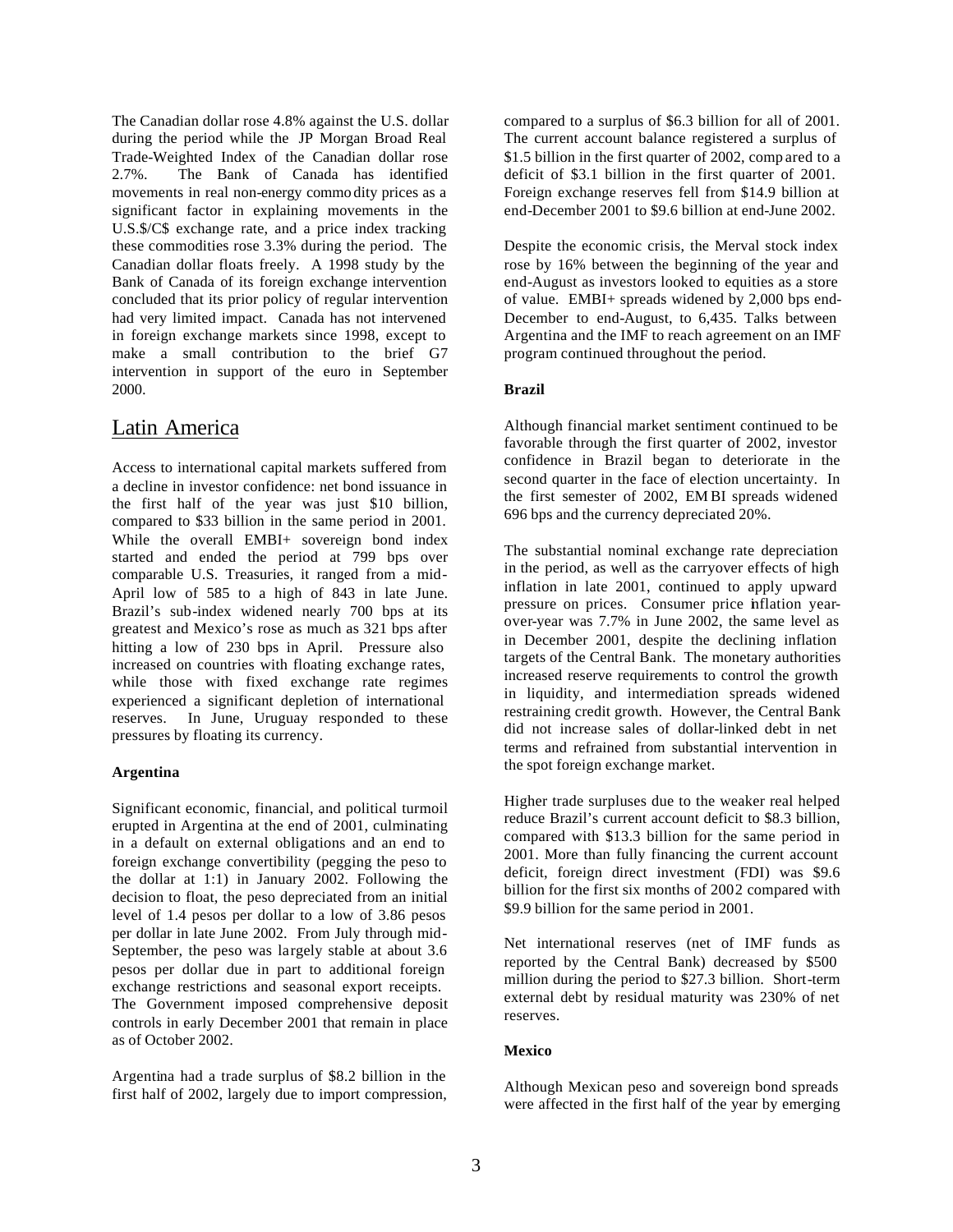market turbulence and technical factors, economic fundamentals pointed to a modest recovery as real growth rose to 4.7% saar in the second quarter. The depreciated peso did not lead to significantly increased inflation, with the June y/y change in the CPI holding at 4.9%, compared with 4.4% in December 2001. The Bank of Mexico eased its monetary policy stance in April after a February tightening in response to unanticipated increases in energy and transportation costs.

In the first half of the year, foreign direct investment is estimated to have covered roughly two-thirds of the current account deficit, which narrowed to an estimated 2.5% of GDP. In the same period, net international reserves grew by \$800 million, reaching \$45.6 billion by end-June. This was equivalent to three-quarters of the gross external financing requirement, estimated at \$61 billion, for 2002 and covered 125% of short-term debt.

The Mexican peso, which the government allows to float freely, depreciated 8.6% against the dollar over the period. Labor productivity rebounded during the first half of 2002 while unit labor costs moderated, consequently improving competitiveness. The real effective exchange rate (based on consumer prices) appreciated just 2% in the year to May.

### Central and Eastern Europe

Countries in this region experienced very different exchange rate pressures. A recovery in oil prices early in 2002 again placed upward pressure on Russia's exchange rate during the period. While the ruble depreciated from 30.14R/\$ at the end of 2001 to 31.4 R/\$ at the end of June 2002, the ruble's real effective exchange rate was little changed in the period from the beginning of the year, compared to a 7% appreciation in 2001. Intervention in the foreign exchange market helped boost reserves \$6 billion to \$42.5 billion at end-June 2002. In Ukraine, the hryvnia remained stable in both nominal and real terms during the period, strengthening slightly from 5.4/\$ to 5.32/\$.

In the key Central European economies, the prospect of future EU membership and inflows of capital in the form of privatization payments and FDI have resulted in a continued, albeit slower, strengthening of the currencies in real terms. Both the Polish zloty and the Hungarian forint were relatively stable against the euro in the period, while strengthening somewhat against the dollar. In the Czech Republic, the main policy preoccupation during the period remained concern with continued crown appreciation in the face of the inflow of privatization receipts and EU accession-related funds, but the government did not undertake any significant steps to limit the strength of the crown. The strengthening of these three currencies helped to continue to control inflation in the region, with the average inflation rate in Poland falling to under 1.8%, while in the Czech Republic inflation was only 1.2% at the end of the period. Consumer price inflation in Hungary fell to 4.9% y/y in June 2002 and is expected to continue to decline through the rest of the year.

### Asia

Asian economies showed significant recovery in the first half of 2002. Exports increased substantially throughout the region, especially information technology exports. Stronger domestic demand boosted imports as well, moderating improvements in current account balances.

Improved economic and financial prospects, as well as declining U.S. dollar interest rates relative to rates on local currency assets, made foreign investment in regional economies more attractive. This, in addition to the overall improvement in current account balances, added support to regional currencies. For those economies with fixed exchange rates, balance of payments surpluses led to an increase in reserves.

With inflation close to zero in many economies, those with floating but managed exchange rates intervened to slow the pace of exchange rate appreciation in order to reduce the risk of deflation. As a result, nominal exchange rates remained stable versus the dollar during the first quarter of 2002, while those not pegged to the dollar for the most part appreciated moderately in the second. Indonesia and Korea, which appreciated roughly 20% and 10% respectively, were exceptions. On the other hand the real effective value of Asian currencies typically depreciated as a globally weakening dollar carried currencies with nominal dollar parities or modest appreciation against the dollar along with it.

### **China**

China's exports accelerated to 35% y/y growth, up from 5%  $y/y$  in the previous half-year. But imports also accelerated (to 28% y/y growth from 3% y/y in the previous period), so China's balance of trade in goods (FOB-CIF) rose only marginally to 2.5% of GDP from 2.4% in the previous half and 1.6% a year earlier. The current account surplus is estimated at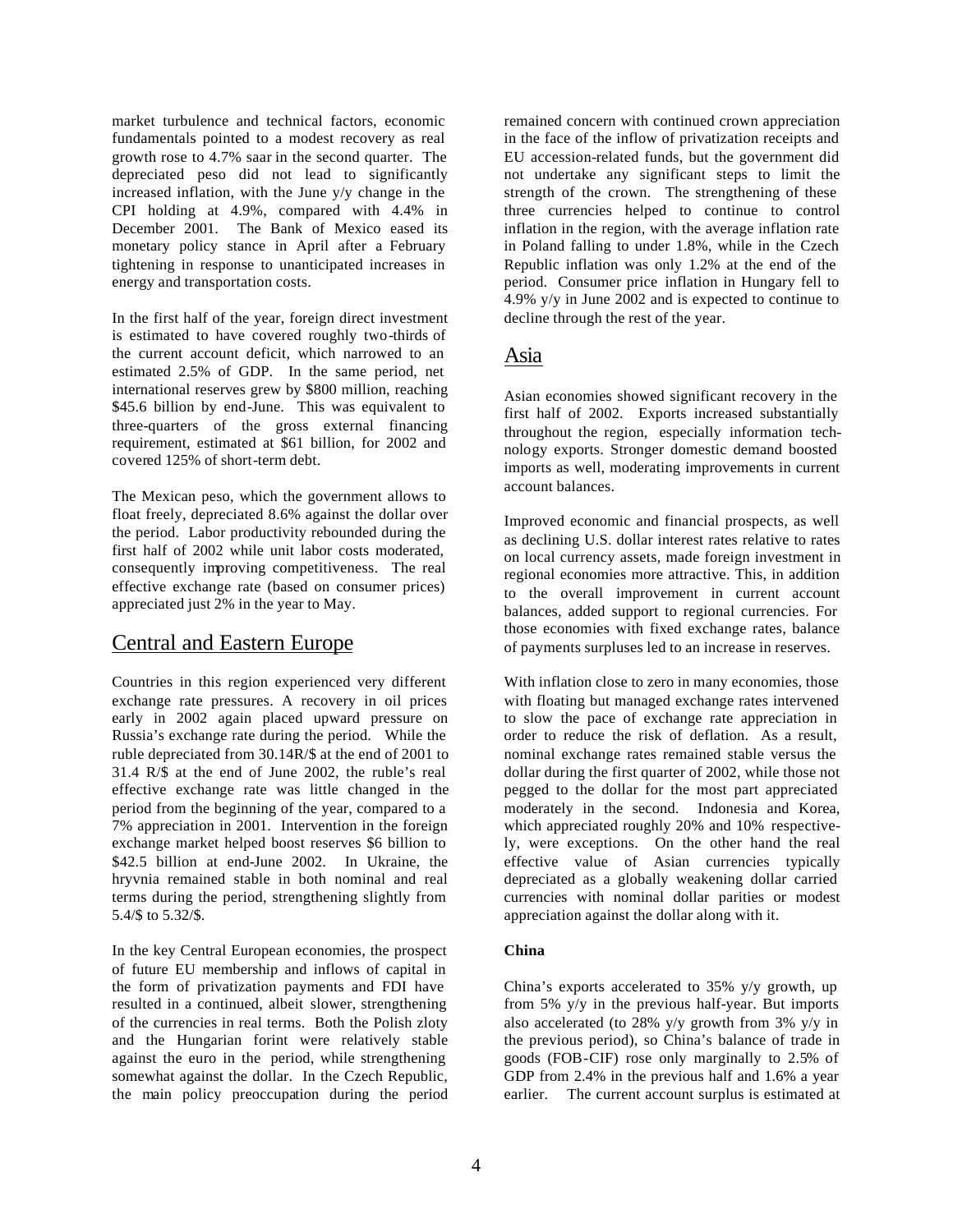roughly 2.0% of GDP, also marginally higher than in the previous half year. U.S. data show China's merchandise trade surplus with the U.S. was \$43 billion in the period, compared to \$37 billion in the same period a year earlier, as inputs from other emerging Asian countries are increasingly routed through China for assembly for export principally to the U.S. China has a significant deficit with nearly all its Asian trading partners, and half its exports come from coastal foreign-funded operations. Reported capital inflows also increased significantly during the reporting period as a result of stronger FDI inflows, which grew 21% y/y to \$35 billion for the half-year period.

China maintains a *de facto* currency peg to the dollar, which it has kept within a tight band since 1995. As a result of the higher current account surplus and reported capital inflows, gross foreign reserves grew \$31 billion to \$243 billion. Gross reserves were 830% of short-term external debt (residual maturity) at end-December 2001. At the time of publication, similar data for end-June 2002 are not available. In real effective terms, the renminbi depreciated roughly 6% during this period, as the U.S. dollar weakened globally. China continues to maintain wide-ranging controls on both capital outflows and inflows.

### **Korea**

Due to a boom in consumer credit supporting domestic demand, and a larger services deficit (despite Korea's hosting of the World Cup), the current account surplus as a percentage of GDP declined to 1.6%, down from 3.2% in the first half of 2001. Korea's merchandise trade surplus with the U.S. declined slightly to \$6.1 billion from \$6.4 billion during the same period in 2001. Korea had a small capital account surplus of 0.3% of GDP in the first half of 2002, as an increase in foreign currency borrowings by deposit banks and a reduction in foreign currency loans offset significant portfolio outflows. In May 2002, the Bank of Korea, concerned about potentially higher oil prices, a real estate boom, and strong domestic demand, raised its target policy rate by 25 basis points, which attracted further capital inflows.

Korea maintains a floating exchange rate, intervening only to curb what it views as excessive volatility. The won appreciated 9.3% against the U.S. dollar (on a nominal basis) and appreciated 4.7% (on a real effective basis.). Official intervention was modest. Gross reserves increased by \$9.6 billion (9.4%) during the reporting period to \$112.4 billion (26% of GDP) at the end of June, in part as a result of interest earnings and valuation adjustments as the dollar depreciated against other reserve currencies during this period. As of June 2002, reserves were approximately 235% of short-term external liabilities (residual maturity basis), a decrease from 263% at end-2001. Korea maintains relatively few restrictions on capital flows.

### **Malaysia**

After falling 10% in 2001, export growth was flat over the first half of 2002 compared to the corresponding period in 2001. Meanwhile, expansionary fiscal policy and low interest rates provided a strong boost to domestic demand and hence imports. As a result, Malaysia's trade surplus contracted by 11.7% over the reporting period compared to the first half of 2001. The current account surplus, at 7.5% of GDP, fell from 8.3% of GDP in the first half of 2001. Malaysia's bilateral trade surplus with the United States rose to \$6.0 billion in the period from \$2.6 billion in the first half of 2001, reflecting increased U.S. demand for Malaysia's electronics exports.

Malaysia has maintained a fixed peg to the dollar since September 1998, when it also imposed capital controls. Controls have since been relaxed, but offshore trading of the ringgit remains prohibited and foreign portfolio investment by residents continues to be restricted. The Malaysian authorities have steadfastly maintained the peg despite alternating periods of downward and upward pressure on the ringgit. On a real trade-weighted basis, the ringgit depreciated 1.2% during the period, reflecting broadbased weakness of the U.S. dollar. Since the introduction of the peg, however, the ringgit has appreciated 16.7% in real trade-weighted terms. At the end of the period, reserves stood at \$33 billion, equal to 275% of short-term external debt (residual maturity), up from \$30 billion, or 258% of short-term external debt, at the end of 2001.

### **Taiwan**

Taiwan's current account surplus grew to 9.6% of GDP in the period from 5.2% in the first half of 2001. However, the increase in Taiwan's global trade surplus was driven by the growth of exports to the region, especially Hong Kong (China). Taiwan's merchandise trade surplus with the U.S. declined to \$6.7 billion from \$7.5 billion during the same period in 2001.

As U.S. dollar interest rates fell relative to rates on New Taiwan dollar (NT\$) assets, Taiwanese deposi